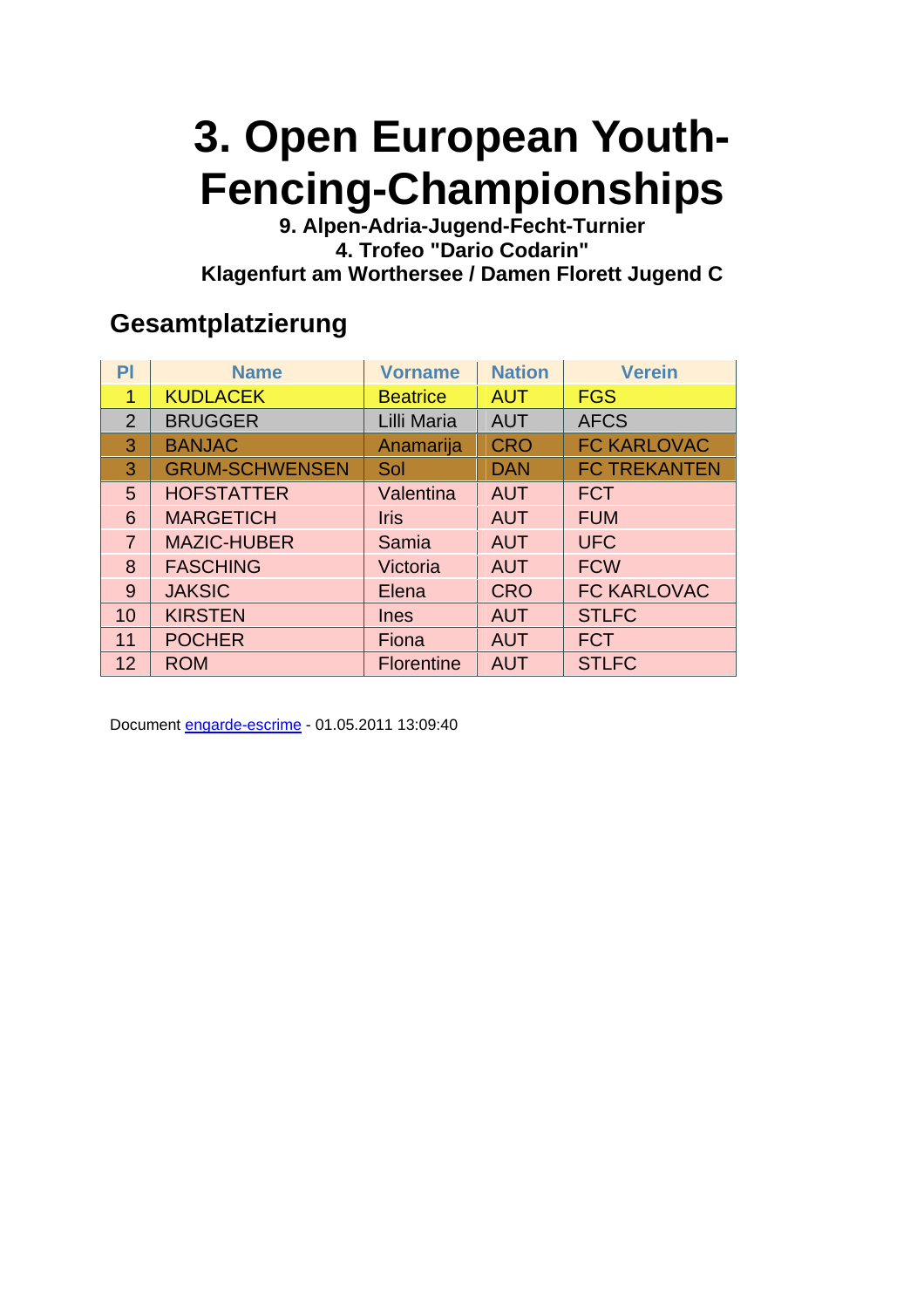**9. Alpen-Adria-Jugend-Fecht-Turnier 4. Trofeo "Dario Codarin" Klagenfurt am Worthersee / Damen Florett Jugend C** 

#### **Direktausscheidung mit 16**

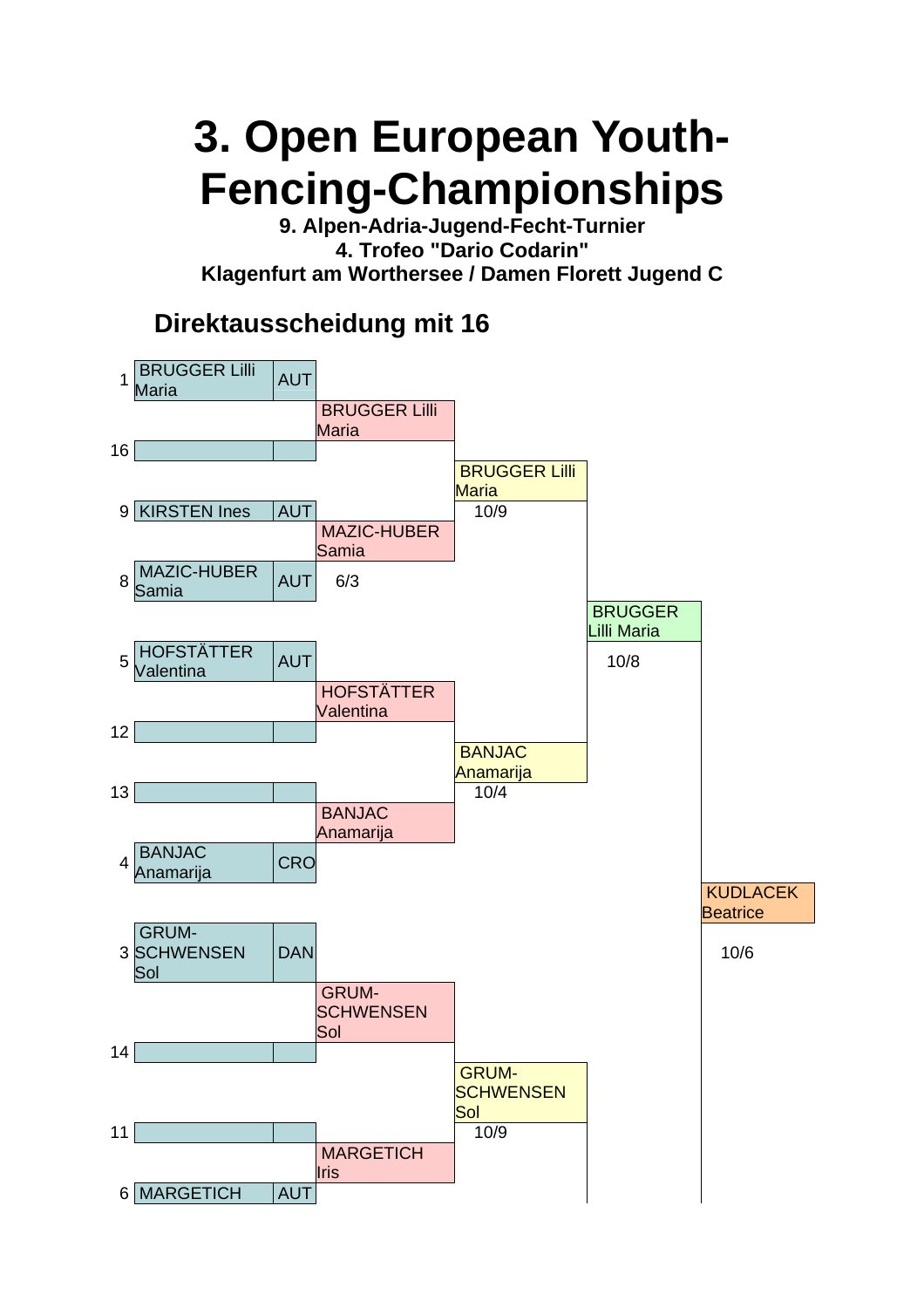

Document engarde-escrime - 01.05.2011 13:11:21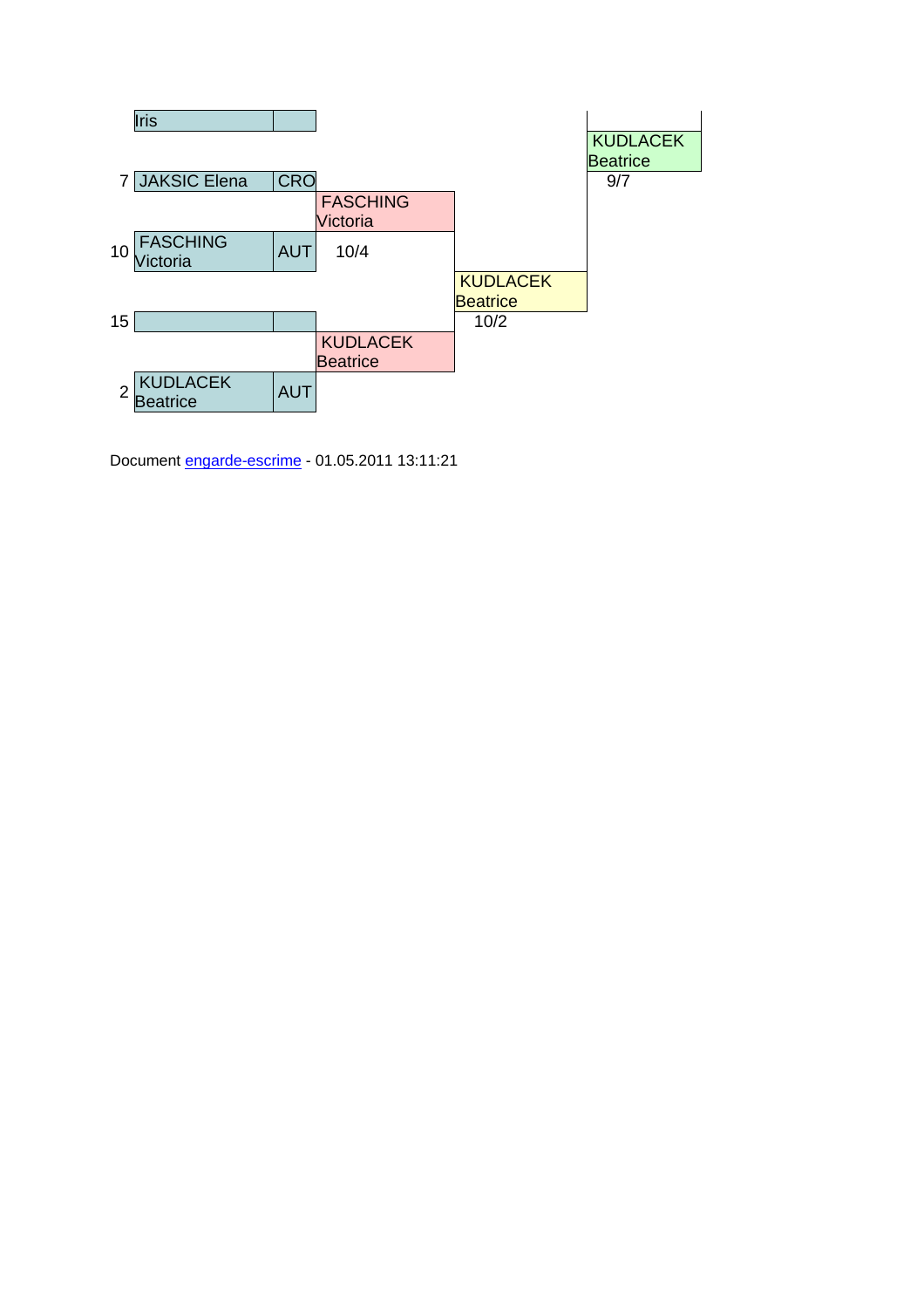**9. Alpen-Adria-Jugend-Fecht-Turnier 4. Trofeo "Dario Codarin" Klagenfurt am Worthersee / Damen Florett Jugend C** 

#### **Runden, Durchg. Nr 1**

| <b>Runde Nr 1</b>         |            |   |    |   |   |   | S/G | <b>Index</b> | GT |
|---------------------------|------------|---|----|---|---|---|-----|--------------|----|
| <b>MARGETICH Iris</b>     | AUT        |   | V3 |   |   | 2 | 3/5 | $-2$         | 13 |
| <b>ROM Florentine</b>     | AUT        | 2 |    |   |   |   | 1/5 | -9           | 8  |
| PÖCHER Fiona              | AUT        | 2 | 2  |   |   |   | 0/5 | $-13$        |    |
| <b>KUDLACEK Beatrice</b>  | <b>AUT</b> |   |    |   | 3 | 3 | 3/5 | 9            | 18 |
| <b>BANJAC Anamarija</b>   | <b>CRO</b> | 3 | V  | V |   | 2 | 3/5 | 4            | 17 |
| <b>GRUM-SCHWENSEN Sol</b> | <b>DAN</b> |   |    |   |   |   | 5/5 | 11           | 20 |

| <b>Runde Nr 2</b>           |            |   |   |   |  |    | S/G | <b>Index</b> | GT |
|-----------------------------|------------|---|---|---|--|----|-----|--------------|----|
| <b>HOFSTÄTTER Valentina</b> | <b>AUT</b> |   |   |   |  |    | 3/5 | 2            | 13 |
| <b>MAZIC-HUBER Samia</b>    | AUT        |   |   |   |  | V2 | 3/5 |              | 11 |
| <b>BRUGGER Lilli Maria</b>  | AUT        | V | V |   |  | V  | 5/5 | 16           | 20 |
| <b>FASCHING Victoria</b>    | AUT        | 2 |   | っ |  |    | 2/5 | $\Omega$     | 13 |
| <b>JAKSIC Elena</b>         | <b>CRO</b> | 0 |   |   |  |    | 1/5 | $-11$        |    |
| <b>KIRSTEN Ines</b>         | AUT        | V |   |   |  |    | 1/5 | -7           |    |

Document engarde-escrime - 01.05.2011 13:10:10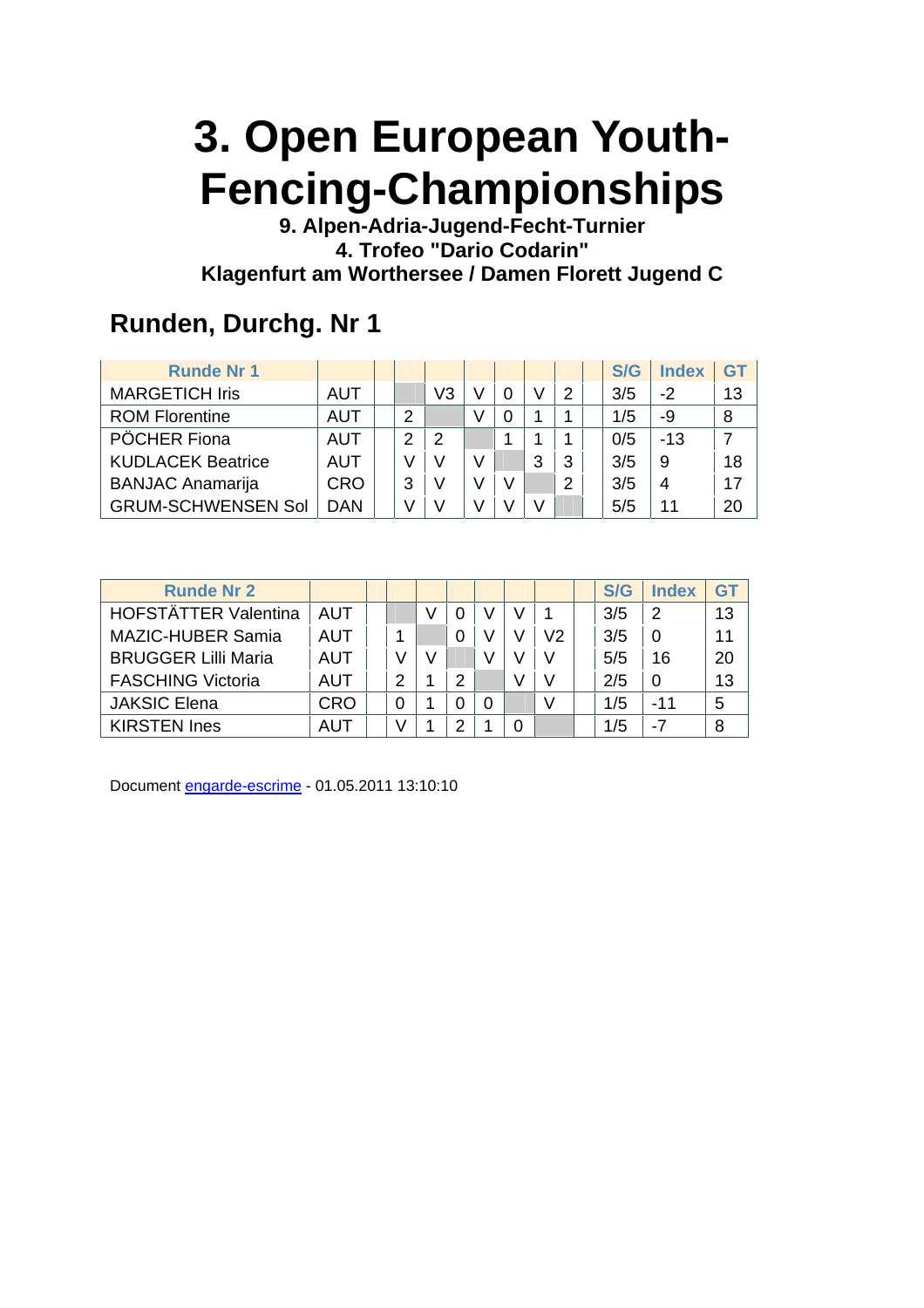**9. Alpen-Adria-Jugend-Fecht-Turnier 4. Trofeo "Dario Codarin" Klagenfurt am Worthersee / Damen Florett Jugend C** 

#### **Runden, Durchg. Nr 2**

| <b>Runde Nr 1</b>           |            |  |   |   |   |   |   | S/G | <b>Index</b> | GT |
|-----------------------------|------------|--|---|---|---|---|---|-----|--------------|----|
| <b>FASCHING Victoria</b>    | <b>AUT</b> |  | 3 |   | っ |   |   | 0/5 | $-14$        |    |
| <b>BRUGGER Lilli Maria</b>  | <b>AUT</b> |  |   | 3 |   |   | V | 4/5 | 6            | 19 |
| <b>BANJAC Anamarija</b>     | <b>CRO</b> |  |   |   |   |   | V | 5/5 | 12           | 20 |
| PÖCHER Fiona                | <b>AUT</b> |  | っ |   |   | 3 | 3 | 1/5 | -5           | 13 |
| <b>HOFSTÄTTER Valentina</b> | <b>AUT</b> |  |   | 3 | V |   | V | 3/5 | 2            | 16 |
| <b>KIRSTEN Ines</b>         | AUT        |  | 3 |   |   | 3 |   | 2/5 | $-1$         | 14 |

| <b>Runde Nr 2</b>         |            |  |   |   |   | S/G | <b>Index</b> | G1 |
|---------------------------|------------|--|---|---|---|-----|--------------|----|
| <b>MAZIC-HUBER Samia</b>  | AUT        |  |   |   |   | 1/5 | $-10$        | 6  |
| <b>ROM Florentine</b>     | AUT        |  |   |   |   | 0/5 | $-16$        |    |
| <b>MARGETICH Iris</b>     | AUT        |  |   |   |   | 3/5 |              | 13 |
| <b>KUDLACEK Beatrice</b>  | AUT        |  |   |   |   | 5/5 | 13           | 20 |
| <b>JAKSIC Elena</b>       | <b>CRO</b> |  |   | 3 | ႒ | 3/5 |              | 17 |
| <b>GRUM-SCHWENSEN Sol</b> | DAN        |  | 3 | 3 |   | 3/5 | 5            | 18 |

Document engarde-escrime - 01.05.2011 13:10:30